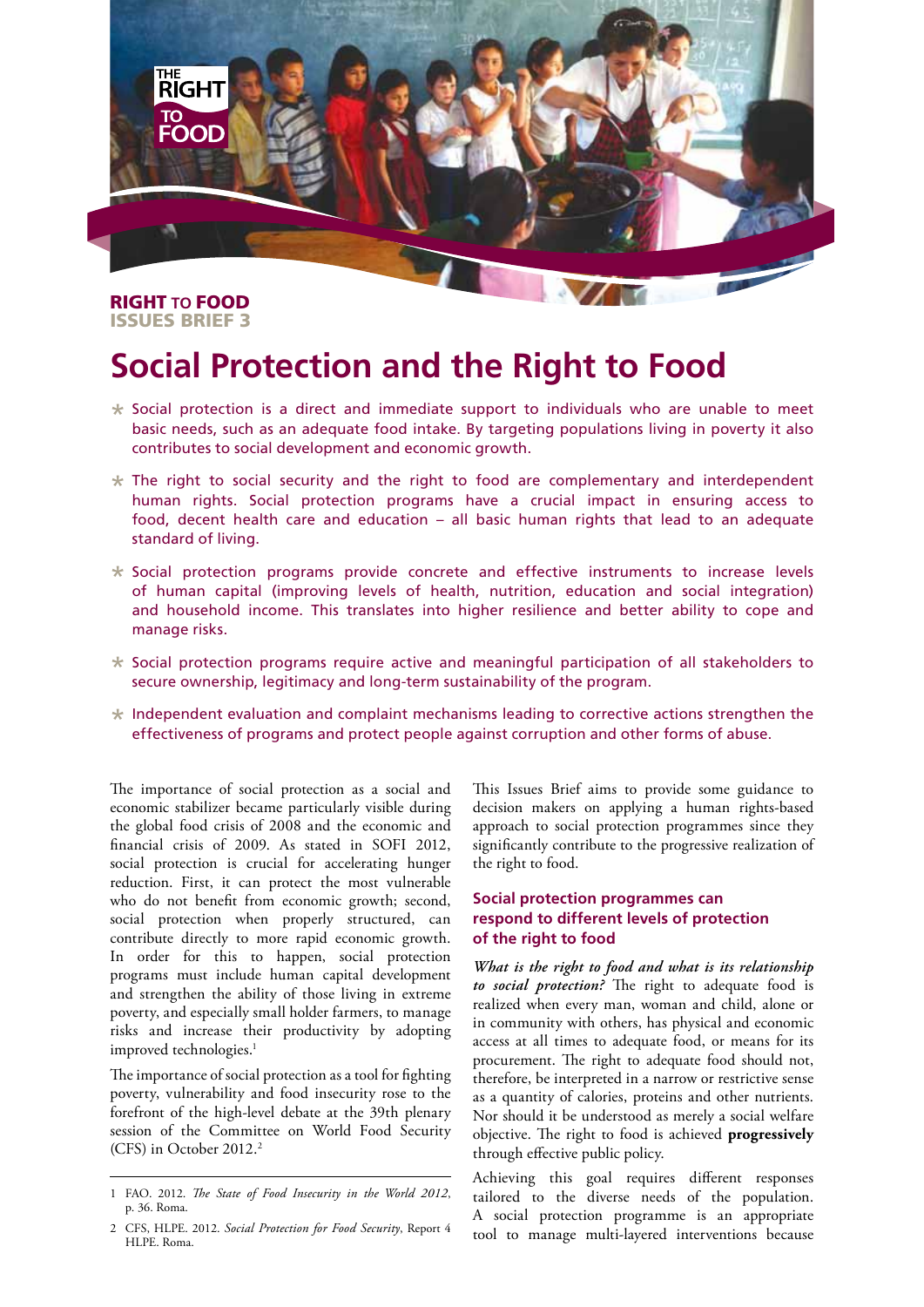## ISSUES BRIEF 3

it involves interconnection between rights; as such, it can protect the right to food through other human rights such as labour rights, the right to health and the right to education.

*What are the different levels of protection?* Social protection is achieved through a wide range of instruments aimed at reducing vulnerability, social exclusion and risks while improving income levels and alleviating poverty. Their main objective is to provide entitlements, whether in cash or in kind, or through services which provide guarantees against: a) lack of work-related income (or insufficient income) caused by sickness, disability, maternity, employment injury, unemployment, old age or death of a family member, b) lack of access or unaffordable access to care c) insufficient family support, particularly for children and adult dependants; d) general poverty and social exclusion.<sup>3</sup>

Not all social protection programmes respond in the same manner to vulnerability. In this regard, certain programmes respond appropriately under **emergency** circumstances, providing access to a minimum of social services and rapid and immediate access to food (physical distribution). Other programmes are focused on providing **basic social care** for people in vulnerable situations to ensure a dignified standard of living. In this regard, it is important to note the difference between those with a limited ability to work, such as the elderly, orphans, or people with certain types of disabilities (whereby welfare will be ongoing and long term), and the people who have the ability to work. In the latter category, the improvement of livelihood opportunities through social assistance eventually leads to sustainable independent living.

There is extensive evidence on the impact of social protection programmes on health, education and nutrition. In Nicaragua, the Social Safety Net Program (RPS) led to a net increase of 12.8 percentage points (25 percentage points for children of poorer families)<sup>4</sup> in the enrollment of school children. The impact of social protection programmes has also been seen in the type and quality of food consumption, notably in the improvement of the quantity, diversity and adequacy of food consumed. The results of a number of evaluations show that households receiving cash transfers spend more on food and nutrients of better quality than households that do not receive the transfer but have similar total income or consumption levels.



In Mexico<sup>5</sup> and Nicaragua,<sup>6</sup> studies show that participants ate more fruits, vegetables, meat and dairy products). The same can be seen in Colombia, where participant families in the *Familias en Acción*<sup>7</sup> programme consume more milk, meat and eggs.<sup>8</sup>

Finally, there are social protection programmes which aim to increase human capital investments and at providing opportunities for economic and social development. For example, the state can provide cash transfers programmes to smallholder farmers, providing them with financial support to assume higher levels of risk when investing in technologies, which will increase productivity. In contexts where there is limited to no access to credit, labour and product markets, transfer programmes that address health, education or nutrition, may have a significant impact in the productive activities of participant household members. The effects of such programmes such as *Progresa* in Mexico and the Social Cash Transfer program in Malawi have been shown to be significant, relaxing liquidity, credit and/or insurance constraints and facilitating

<sup>5</sup> IFPRI. Hoddinott, J. Skoufias, E. & Washburn, R. 2000. *The impact of Progresa on consumption: a final report*, p.18. Washington, D.C.

<sup>6</sup> IFPRI. Maluccio, J.A. & Flores, R. 2005. *Impact Evaluation of a Conditional Cash Transfer Program, The Nicaraguan Red de Protección Social*, p. 32. Washington, DC.

<sup>3</sup> ILO-UN. Social Protection Floor Initiative. http://www.socialsecurityextension.org/gimi/gess/ShowTheme. do?tid=2565&ctx=0

<sup>4</sup> Adato, M. & Bassett, L. 2009. *Social protection to support vulnerable children and families: the potential of cash transfers to protect education, health and nutrition*. http://www.ncbi.nlm.nih. gov/pmc/articles/PMC2903773

<sup>7</sup> IFS. Attanasio, O. & Mesnard, A. 2006. *The Impact of a Conditional Cash Transfer Programme on Consumption in Colombia*. Fiscal Studies, vol. 27, no. 4., p. 427.

<sup>8</sup> FAO, IALCSH, OHCHR. 2011. *Conditional transfer programmes from a rights-based approach*. Final Report of the Experts Workshop, p. 21. http://www.rlc.fao.org/iniciativa/expertos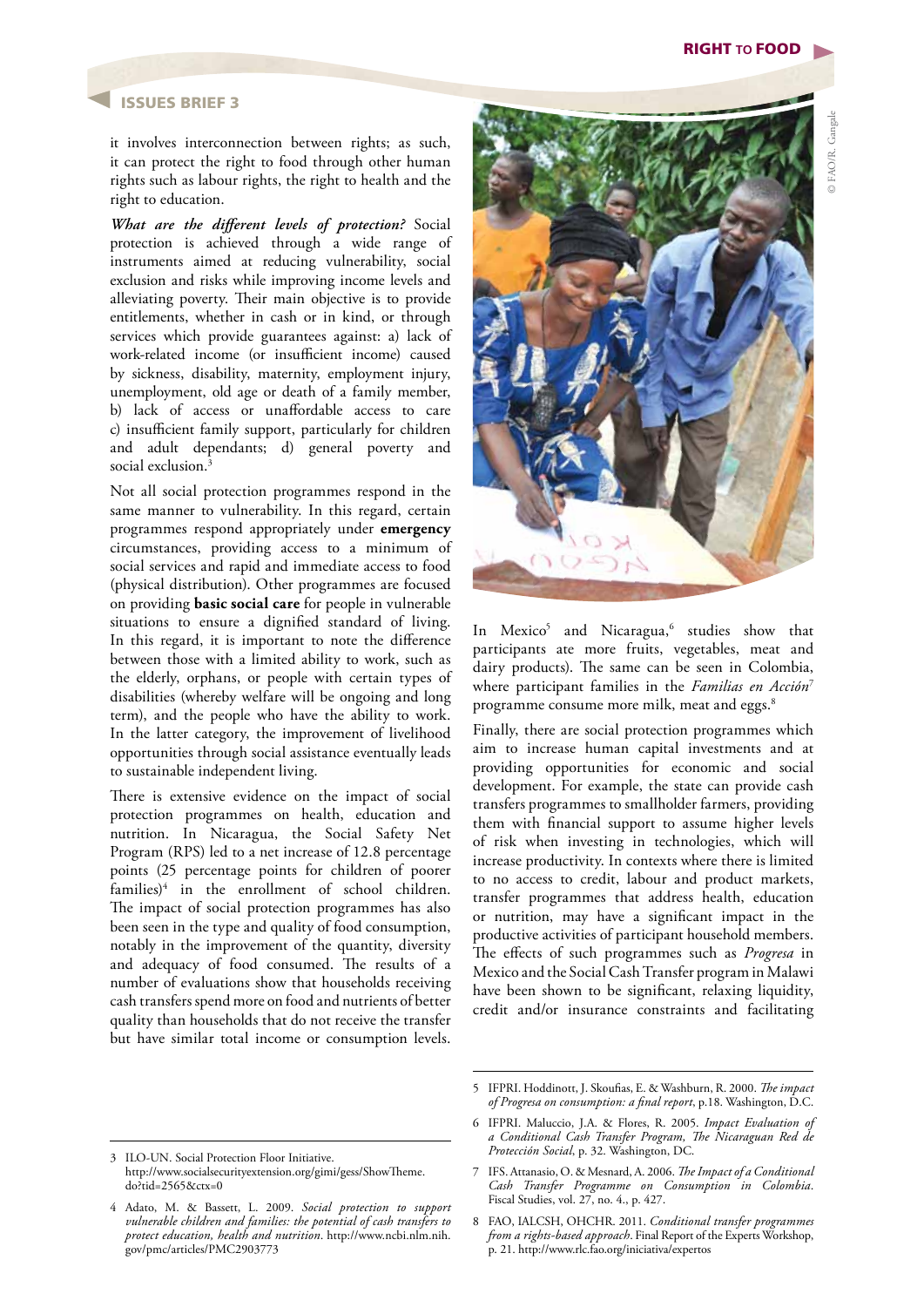#### ISSUES BRIEF 3

productive activities.9 However, social protection programmes must be designed and structured carefully to avoid possible negative outcomes such as increased child labour on household farm production (Malawi)<sup>10</sup> or time conflicts with agricultural household labor needs (Mexico).11 Such cash transfers can represent, on average, just under 30% of participant households' per capita income.<sup>12</sup>

From the standpoint of social protection, improving access to food is not just a matter of increasing income or providing food. There are a variety of options aimed at developing synergies with development policies in the medium and long term, protecting other human rights that are fundamental to the right to food (for example, health and education). This is the case with school feeding programmes, whose main objective is to increase levels of access to education. These programmes, in turn, can promote purchases from family farming, thus combining food distribution in schools with support for small producers in order to improve livelihoods of rural families living in poverty and food insecurity. Other measures to support small farmers include, production insurance schemes that are accessible to small farmers, such as the *Garantía Safra* insurance which protects against damages caused by recurrent droughts in the north east of Brazil.

#### **How to apply a rights-based approach to social protection programmes?**

**1)** Social protection programmes that impact access to food by the most vulnerable should be integrated as part of a wider policy of poverty reduction<sup>13</sup> and be compatible with the National Food Security and Nutrition Policy.

These programmes should not be isolated responses coming from separate ministries, but rather should be framed within the overall institutional policies as integrated and coordinated responses. This allows for spaces of social dialogue and cooperation where various agendas of different actors and sectors can be merged, such as in the elaboration of a National Poverty Eradication Strategy or a National Development Plan. Participatory platforms such as the Brazilian National Council for Food Security and Nutrition (CONSEA), or the *Mesa de Concertación de Lucha Contra la Pobreza* in Peru, are suitable for providing broader representation and participation from civil society.

**2)** The programmes and measures that are not part of a contributory scheme should target the most vulnerable population. Within this population, special attention must be given to children, the elderly and people with disabilities. The targeting and selection criteria should be non-discriminatory, transparent, fair and efficient, and should fully meet the programme objectives. Throughout the targeting process, close attention should be given to possible exclusion errors, as these have serious implications, denying the right to social protection to those who really are in a situation of extreme vulnerability.

**3)** Social protection programmes must have a legal framework whereby legal entitlements are recognized as enforceable rights. Within the legal framework there should also be clear definitions of the roles and responsibilities of implementing authorities, along with corresponding procedures and objective criteria for establishing the eligibility of participants. Furthermore, in recognizing the right to social security within the Constitution and national legislation, a safeguard is created against misuse of power in the public domain.

**4)** Information on the social protection programme must be fully transparent and accessible, so that people understand the modalities for the operation of the programme, the selection criteria, the implementing authorities, their rights etc. This aspect is particularly relevant for people living in remote rural areas, as well as for indigenous populations and other groups. The information related to the programme must be adapted to their own languages. Communication should be simple and clear to the public, pursuant to the principle of equal access to information.

**5)** It is essential to provide programme administrators training on human rights in order to implement a human rights-based approach to programmes and avoid mismanagement, abuse of power and corruption. Judges should also be sensitized in understanding social protection entitlements as enforceable rights, and be ready to establish redress measures for those whose rights have been undermined.

**6)** Applying a gender lens is vital to the design and implementation of the various types of social protection programmes. Empowerment strategies have been created to increase the roles and responsibilities of women as household members; notwithstanding, it is important to maintain a cautious approach so as not to assume gender patterns and wrongly assign women as sole heads of households. Moreover, the requirements of social protection programmes can create a greater burden and workload for women. It is necessary to establish monitoring and accountability mechanisms to protect the rights of women against abuse in hospitals and schools, where programme operators can leverage their authority to abuse women and children.

<sup>9</sup> Gertler, P., Martinez, S. & Rubio-Codina, M. 2012. *Investing cash transfers to raise long-term living standards*. Also in Covarrubias, K., Davis, B. & Winters, P. 2012. *From Protection to Production: Productive Impacts of the Malawi Social Cash Transfer Scheme*.

<sup>10</sup> Covarrubias, K. *Ibidem*.

<sup>11</sup> Handa, S., Davis, B., Stampini, M. & Winters, P. 2010. *Heterogeneous Treatment Effects in Conditional Cash Transfer Programs: Assessing the impact of Progresa on Agricultural Households*.

<sup>12</sup> Covarrubias, K. op. cit.

<sup>13</sup> Sepúlveda M. & Nyst, C. 2012. *Human Rights based approach to social protection.*